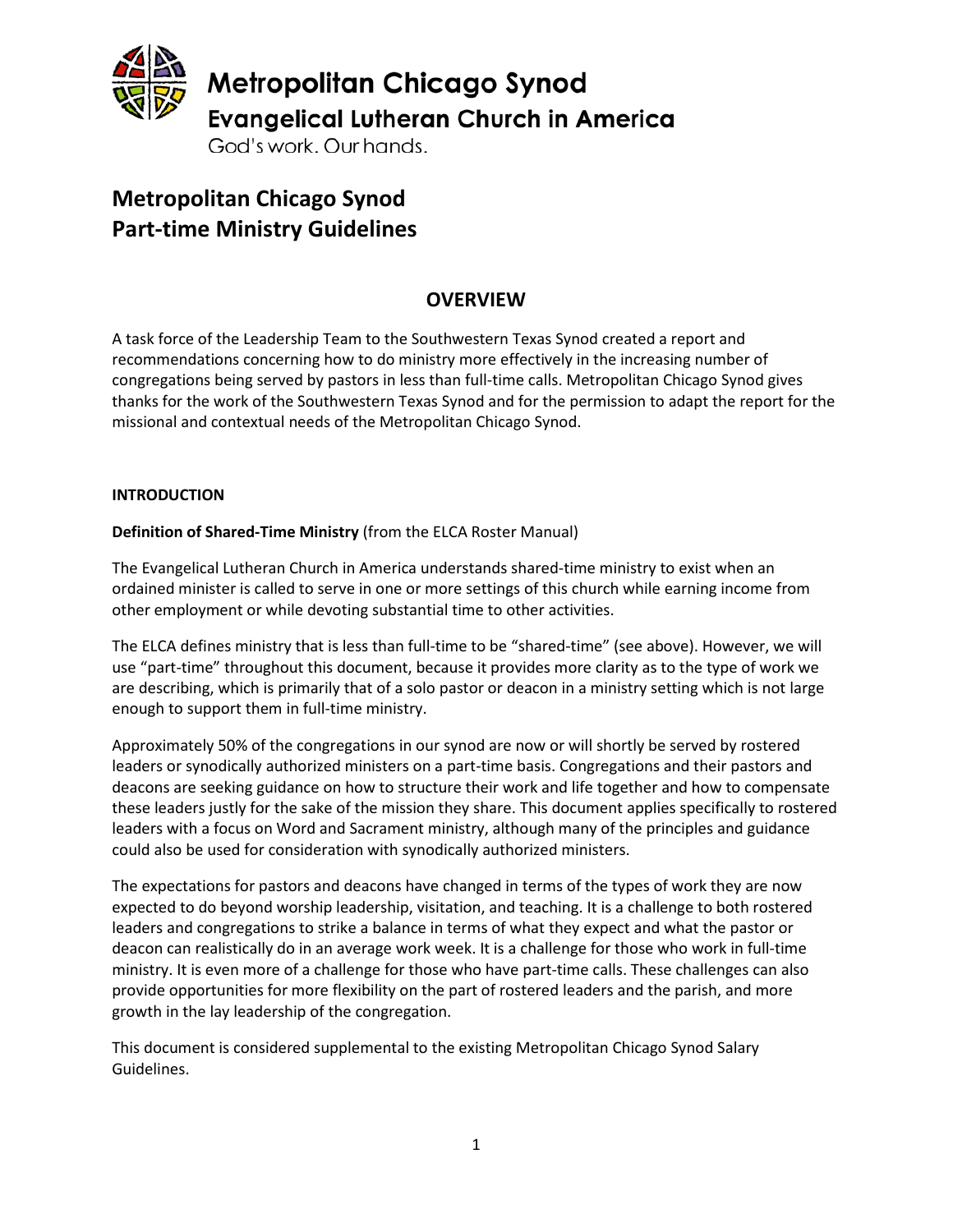# **PART-TIME MINISTRY WORK**

#### **Prioritizing Work – A Shared Responsibility**

For congregations considering calling a part-time rostered leader, a conversation defining expectations is an essential part of the call process. These expectations and boundaries need to be stated and respected, the role of the pastor or deacon and congregation clearly defined

Congregational mission and ministry needs do not change when a rostered leader is called less than fulltime. The shift that happens is regarding who takes responsibility for various tasks and aspects of mission and ministry. This conversation is essential and must happen in an open and honest way during the negotiating of the call process, and be revised along the way during the tenure of the rostered leader serving the congregation. This is particularly important if the pastor or deacon has been under full-time call and is shifting to part-time; what missional areas will be fulfilled by the laity rather than the pastor or deacon?

Expectations for the rostered leader's role within the ministry needs to be shaped around the skills the person brings and the percentage of time they are called. Part-time hours do not provide the same opportunity for ministry responsibilities as full-time; how will the congregation's mission be re-shaped accordingly?

Areas commonly considered the pastor's responsibility include:

- Hospital and shut-in visitation
- Funerals, weddings and baptisms
- Worship planning
- Confirmation or planning and teaching
- Faith Formation Bible study, prayer group
- Preaching preparation
- Congregational meetings, administration and leadership support
- Synod committee meetings
- Communication e-mails, social media
- Community engagement and networking

A professional who is contracting on a part-time basis must limit the scope of work they do in a particular job to make the expectations reasonable. In the case of parish pastors, the pastor and congregation will have to decide on what parts of a full-time pastor job the part-time pastor will not do, and what areas they will not have responsibility for and will be covered by lay leaders.

While in staff situations, a part-time pastor or deacon may be called to serve in a particular ministry that is by nature limited in scope (visitation, youth, education, for example). In a part-time solo pastor role (most common in new part-time calls), some things will either not be done in that parish, or will be done by lay staff or volunteers. Congregations thinking of calling a part-time pastor or deacon will have to choose the focus of their leadership position, which may be:

- Focus on community relations, outreach and evangelism
- Focus on weekly worship
- Focus on adult congregational programming (Bible study, Sunday school, etc.)
- Focus on youth and children's programming (Bible study, Sunday school, confirmation, etc.)
- Focus on visitation (sick and homebound members, hospital, etc.)
- Other focus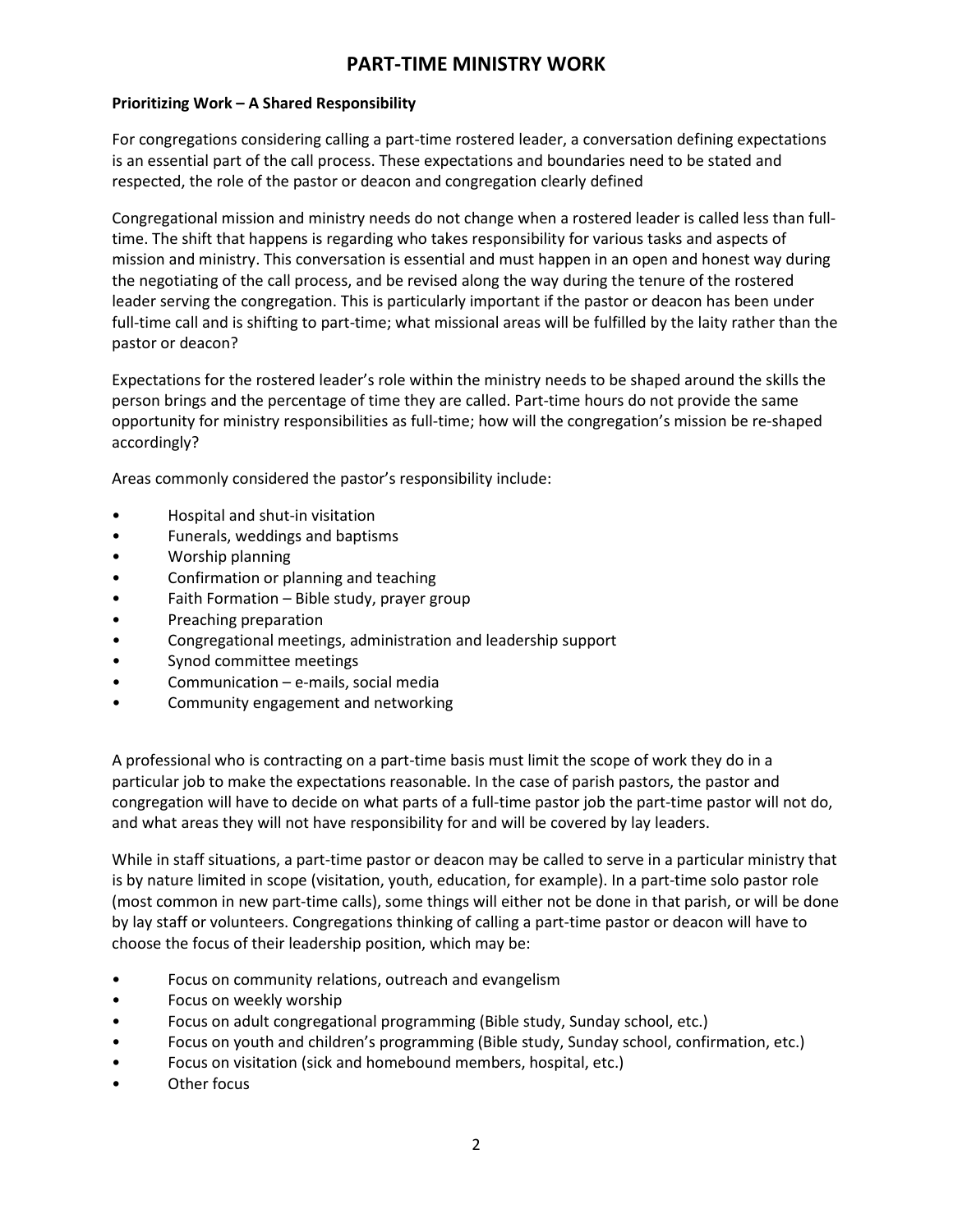# **Models for Part-Time Ministry**

As synod ministry includes more part-time pastors and deacons, it is helpful for congregations preparing to call a part-time rostered leader to have some models from which to draw as they shape this call.

A challenge for all part-time professionals is that professional positions are, by nature, not hourly, and not defined by hours: the professional is expected, within reasonable limits, to do the work needed regardless of the time taken. In exchange for what is usually more than normal full-time 40-hour work weeks, the professional has more flexibility in when to work those hours (several long days, an evening instead of a morning, etc.) than an hourly employee.

There is no accurate data about how many hours, on average, a full-time ELCA pastor or deacon works: some estimates range from 45 to 65. For the purposes of these recommendations, we will assume, as do other professional positions, that full-time is 40 hours per week, with the assumption that professionals will typically work 5-15 more hours per week. The 40 hours are somewhat regularly scheduled (see days of week discussion below), and the 5-15 additional hours are unscheduled, and as-needed. Regular hours are those often scheduled: office hours, Sunday and other worship service times, Bible studies, meetings, confirmation classes, etc. Unscheduled hours often include retreats, emergency visits, social media (Facebook, etc.), after hours calls and e-mails, etc. For our purposes, the following are approximate guidelines:

- Full-time = 40 hours per week "regular" hours + 5-15 additional unscheduled hours
- 3/4-time = 30 hours per week "regular" hours + 5-10 additional unscheduled hours
- 1/2-time = 20 hours per week "regular" hours + 5-7 additional unscheduled hours

Less than half-time, for the purposes of these recommendations, will be considered "contract" work and not covered under these "part-time" recommendations (usually meaning that "contract" positions will not be call situations).

Pastors and deacons often define their job not in hours, but in number of days worked per week. Any professional who is contracting on a part-time basis must limit the scope of work they do in a particular job to make the expectations reasonable. If a part- time pastor or deacon also has another job, there must be flexibility within the congregation to work around that second job.

Within these broad parameters, congregations and rostered leaders in part-time call processes have found several models useful.

## **Part-Time Model – 1: Hours worked weekly**

The part-time pastor or deacon working in this model should receive the full-time number of Sundays off (vacation), which is often four Sundays per year. (Note: Otherwise part-time pastors will be working more Sundays than full-time pastors.) In addition to this, a part-time pastor will have more than one day completely off, when no work is expected. Additional Sundays off during the year should also be considered based on compensation, years of experience, continuing education, etc. Suggested are a minimum of 2-4 additional, non-vacation Sundays off during the year.

- 3/4 time: 30 hours per week work 4 weeks of vacation including Sundays. Minimum of 2-4 additional Sunday's off during the year.
- 1/2 time: 20 hours per week work 4 weeks of vacation including Sundays (14 days of work) and Minimum of 2-4 additional Sundays off during the year.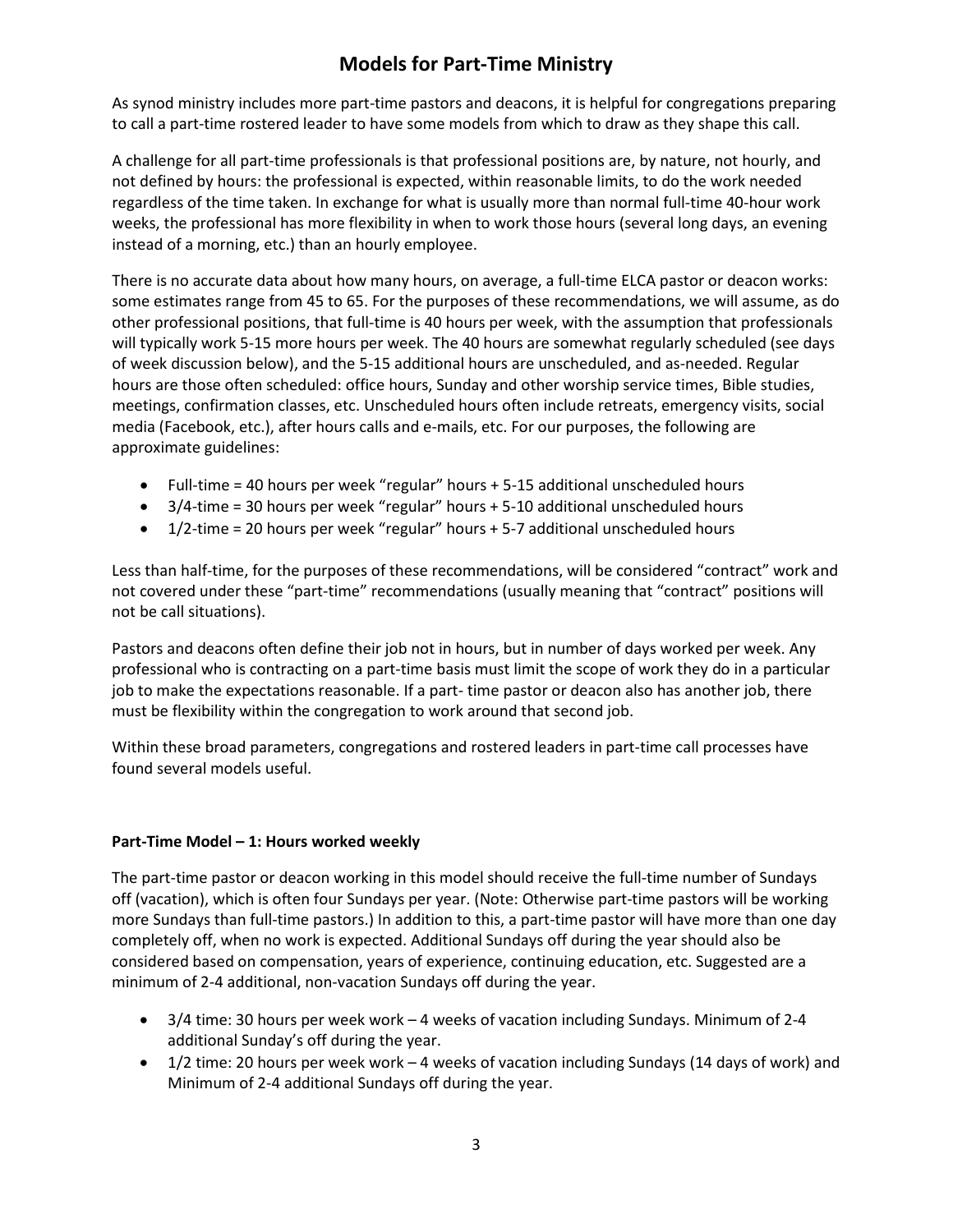## **Part-Time Model 2: Weeks (Including Sundays) Off Per Month**

This model allows for a congregation to have a true picture of what part-time ministry looks like on a Sunday, and many pastors who have worked part-time consider a model that includes proportionate Sundays off the only fair model for pastors, who are otherwise simply expected to do a full-time job at a lower salary. The pastor would work full-time hours during the weeks not off.

- 3/4 time: 1 week (including Sunday) off per month will be off (plus 3 weeks of vacation).
- 1/2 time: 2 weeks (including Sundays) off per month will be off (plus 2 weeks of vacation).

### **Part-Time Model 3: Months Off Per Year**

This model is a variation of Model 2. This model might make part-time ministry an attractive option (rather than just a lower paying option) for pastors who are parents of school-aged children or spouses of teachers/ school staff. This could involve either the summer months off, and/or January, for example. In this model, the pastor's vacation would be proportional as well (3/4-time pastors would have 3 weeks, 1/2-time pastors would have 2 weeks, etc.). The pastor or deacon would work full-time hours during the weeks not off.

- 3/4 time: 3 months (12 weeks, incl. Sundays) per year (plus 3 weeks vacation)
- 1/2 time: 6 months (24 weeks, incl. Sundays) per month (plus 2 weeks vacation)

## **Part-Time Model 4: Combination Models**

Some pastors and deacons have chosen a compromise model between Model 1 and Models 2 and 3 in an effort to make the part-time position workable for the small congregation and also a benefit for the pastor.

The four broad models presented here should be part of the conversation between a call committee, council and pastor or deacon. No one model will work for every situation and each call is contextual: but congregations must be aware that calling a part-time pastor or deacon means a different model of ministry, with more lay leadership, in any size congregation or ministry situation. This all needs to be negotiated between the congregation leadership and the pastor, and then communicated continually with the congregation.